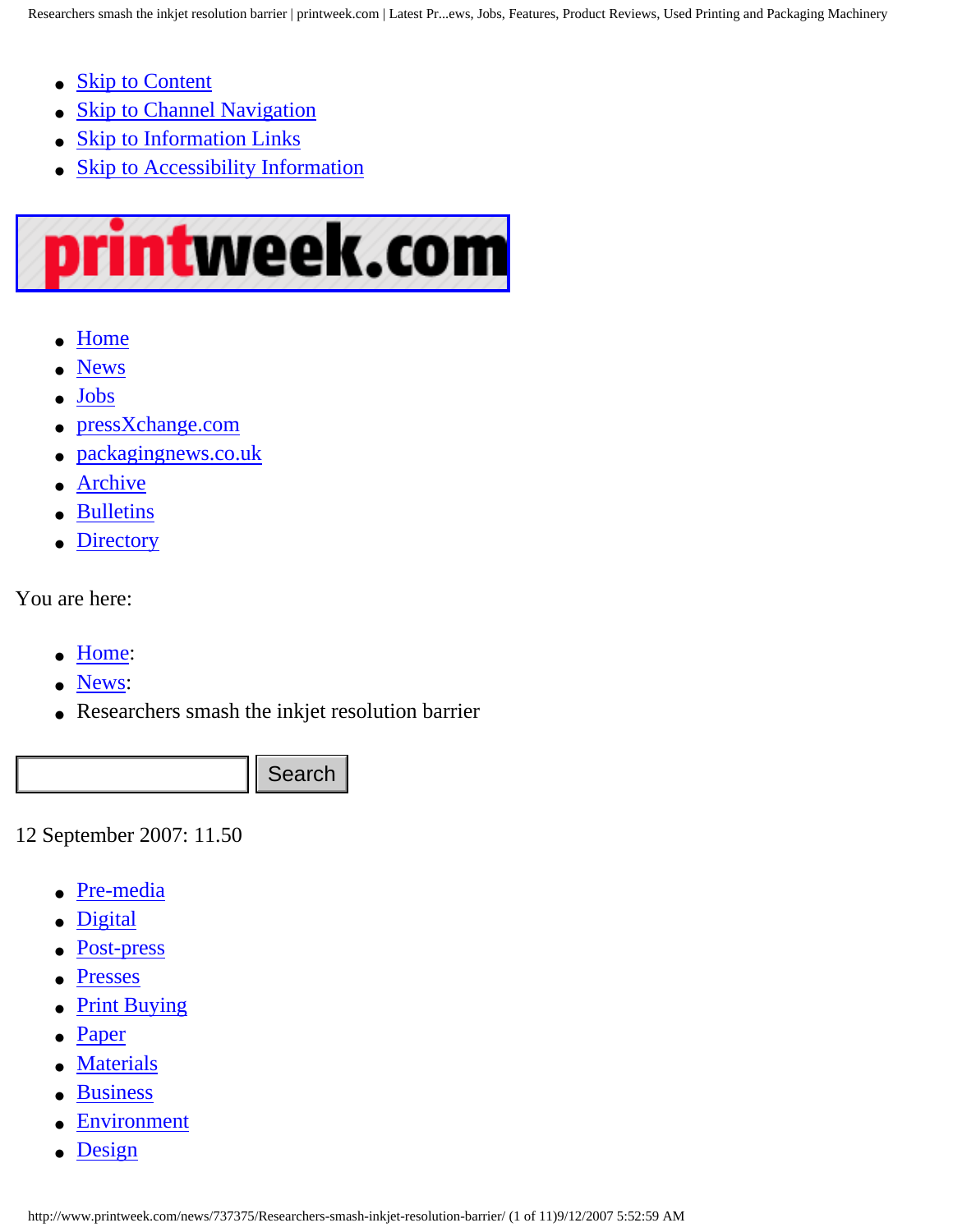Researchers smash the inkjet resolution barrier | printweek.com | Latest Pr...ews, Jobs, Features, Product Reviews, Used Printing and Packaging Machinery



# <span id="page-1-0"></span>**News**

#### $\mathbb{R}$

- [Print Article](#page-0-1)
- [Email to a friend](http://www.printweek.com/News/EmailThisArticle/737375/Researchers-smash-inkjet-resolution-barrier)

## **Researchers smash the inkjet resolution barrier**

Matt Whipp, [printweek.com](http://www.printweek.com/), 11 September 2007

Scientists at the University of Illinois have made an inkjet breakthrough that offers higher print resolutions by using nano-scale nozzles and electrically induced fluid flow.

The jet-printing innovation produces dots as small as 250 nanometres (nm) and lines as narrow as 700nm.

But John Rogers, a founder professor at the Materials Science and Engineering department, told printweek.com that even greater resolutions are possible.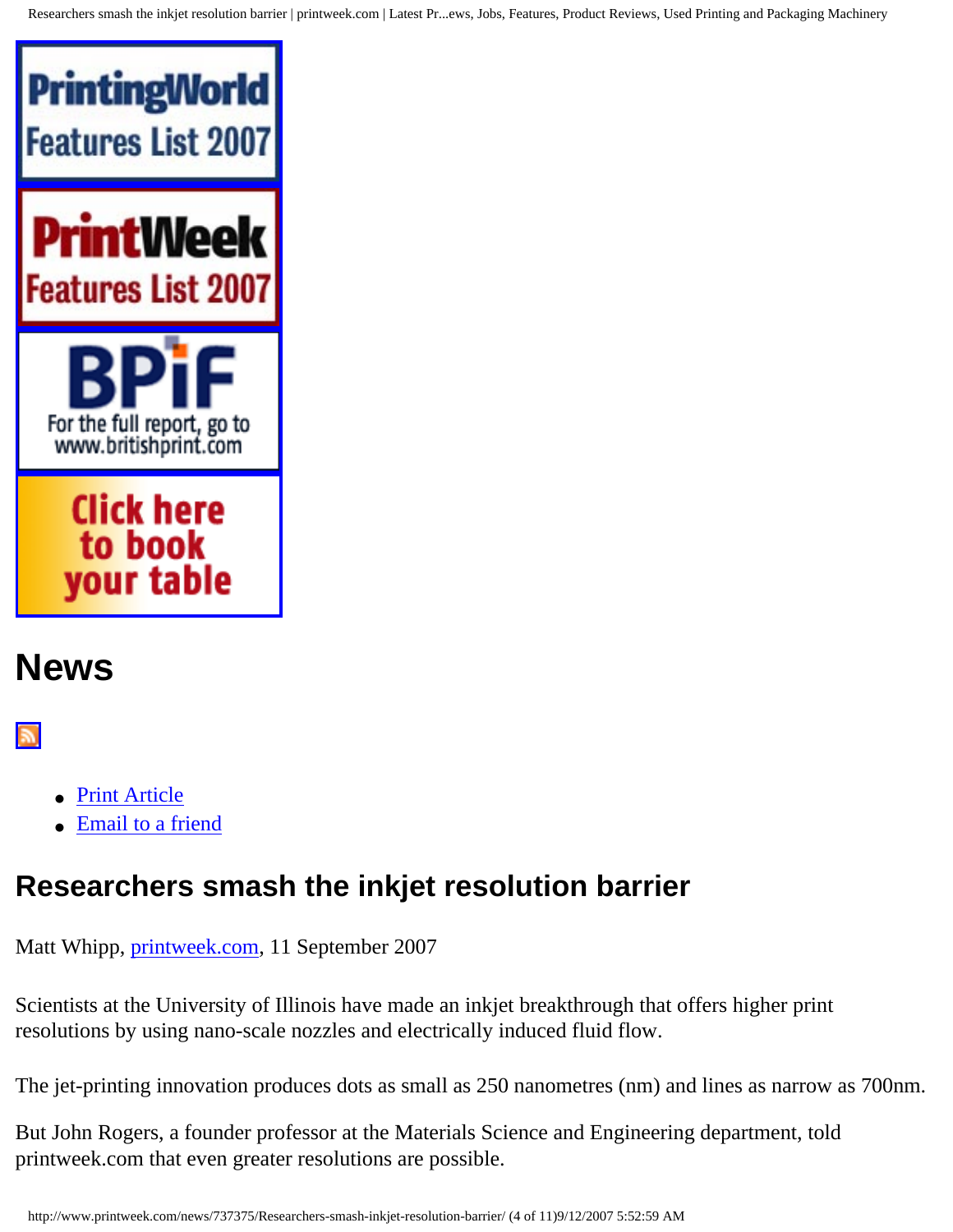"We have results that suggest that possibility of 100nm. These dimensions correspond to 100,000dpi," he said. "These resolutions are experimental. We routinely can achieve dots of 1-2microns in diameter, corresponding to approximately 10,000dpi."

To achieve this level of detail, the researchers use a process known as electrohydrodynamic jet (e-jet) printing, in which electrical fields draw ink through the printhead.

The printhead used has 300nm-diameter gold-coated microcapillary nozzles mounted on a computercontrolled mechanical support.

The team successfully printed an array of fully operational transistors and electrodes onto a substrate. It is now looking into scaling up the nozzle count to improve print speeds.

In regards to real-world applications, Rogers said: "Security applications would be one example." The process could be used to create fine patterns that would be impossible to copy or replicate.

"We are most interested, however, in using the tool and approach to fabricate functional devices, in printed electronics, photovoltaics and biotechnology areas," he added.

Rogers said it could offer an economical way to print e-paper displays because "as with conventional inkjet, the materials are utilised in an efficient manner".

However, commercial realisation is some way off.

"If challenges could be overcome, one might see niche applications in five to 10 years," he said.

# printweek.com

- [Print Article](#page-0-1)
- [Email to a friend](http://www.printweek.com/News/EmailThisArticle/737375/Researchers-smash-inkjet-resolution-barrier)

### **Comments**

There are currently no comments.

To post comments [please log in here](http://www.printweek.com/login/)